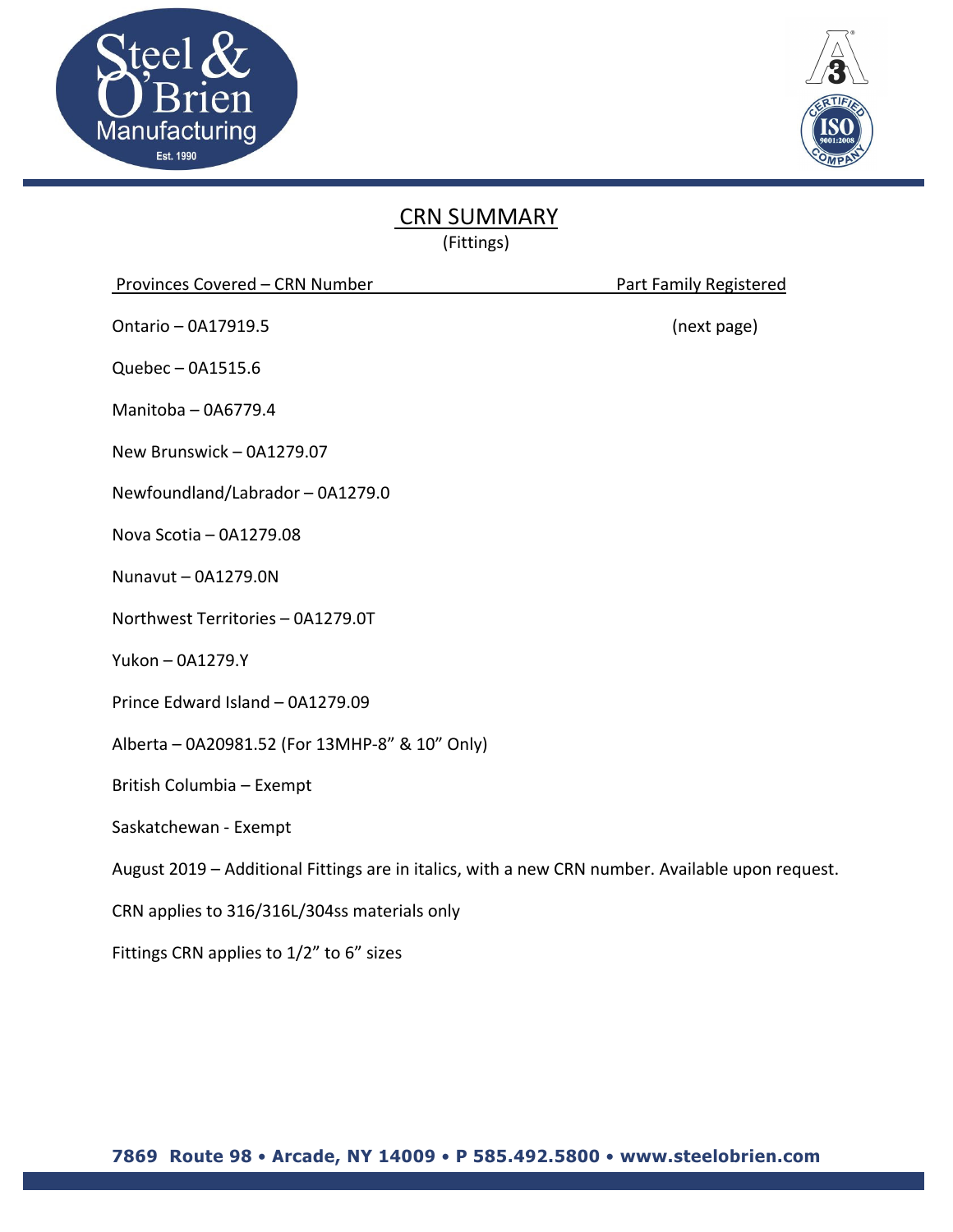



## **CRN SUMMARY**

## Part Families Registered

| <b>Ferrules &amp; Adapters</b> | <b>Ferrules &amp; Adapters</b> | <b>Elbows</b>               | <b>Tees</b>    | <b>Reducers</b> | <b>Crosses &amp; Laterals</b> |
|--------------------------------|--------------------------------|-----------------------------|----------------|-----------------|-------------------------------|
| 14WMP                          | 22MP                           | 2WCL                        | 7W             | 31W             | 9W                            |
| L14AM7                         | 22WB                           | L <sub>2</sub> S            | 7WWW           | 32W             | 9WWWW                         |
| STL14AM7                       | 19WB                           | 2CMP                        | 7RW            | 31TP            | 9MP                           |
| 14WLMP                         | 23B                            | 2CMP-31MP                   | 7RWWW          | <b>31TT</b>     | 9HI                           |
| 14RMP                          | 23BI                           | 2KMP                        | 7WWM           | 31-14MP         | 91                            |
| 14MPW                          | 23BMP                          | 2WK                         | 7WWMS          | 32-14MP         | S9WWWW                        |
| 14MPHT                         | 16AMP                          | L <sub>2</sub> KS           | 7RWWMS         | S31             | S9MP                          |
| ASME HEAVY WALL                | 16AI-14I                       | L <sub>2</sub> CM           | 7MP            | <b>S32</b>      | S9RWWWW                       |
| 14MPHR                         | 16A                            | L2C                         | 7MPS           | S31-14MP        | 28WB                          |
| 14WHR                          | 16AI-15I                       | L2F                         | 7RMP           | S32-14MP        | 28BMP                         |
| 14WI                           | S16AMP                         | L <sub>2</sub> K            | 7RMPS          | <b>S31K</b>     | 28WA                          |
| 14WLI                          | 16W                            | L <sub>2</sub> P            | $\overline{7}$ | <b>S32K</b>     | 28AMP                         |
| 14WHI                          | <b>S16W</b>                    | 2C                          | 7A             | <b>S32S</b>     | <b>28AI</b>                   |
| 14W                            |                                | 2F                          | 7B             | S32SK           | <b>28BI</b>                   |
| 14WL                           |                                | 2E                          | 7HI            | S31S            |                               |
| 14                             |                                | 2K                          | 71             | S31SK           |                               |
| 14PRF                          |                                | 2P                          | S7RSWWK        | S31S-14MP       | <b>Clamps</b>                 |
| L14A7                          |                                | 2CI                         | S7RWWW         | S32S-14MP       | 131                           |
| 14R                            |                                | 2EI                         | S7SWWK         |                 | <b>13IS</b>                   |
| 15TRF                          |                                | 2FI                         | S7RWWK         |                 | 13MHHM                        |
| L15A7                          |                                | 2HI                         | S7WSKW         |                 | 13MHHM-DP                     |
| 15WI                           |                                | 2KI                         | S7RSWWK        |                 | 13MHHS                        |
| 15WLI                          |                                | 2PI                         | S7WWW          |                 | 13MHP                         |
| <b>15W</b>                     |                                | 2UMP                        | S7WWK          |                 | 13MHP-8" - 10"                |
| 15WL                           |                                | S <sub>2</sub> S            | S7MPS          |                 |                               |
| 15R                            |                                | S <sub>2</sub> KS           | S7MP           |                 |                               |
| 15WHI                          |                                | S2CKW                       | S7RMP          |                 |                               |
| 15                             |                                | S2KKW                       | S7RMPS         |                 |                               |
| 21MP                           |                                | S2CMP                       | S7IWWKS        |                 |                               |
|                                |                                | S2KMP<br>S2UBWWK<br>S2USWWK | S7IMPS         |                 |                               |